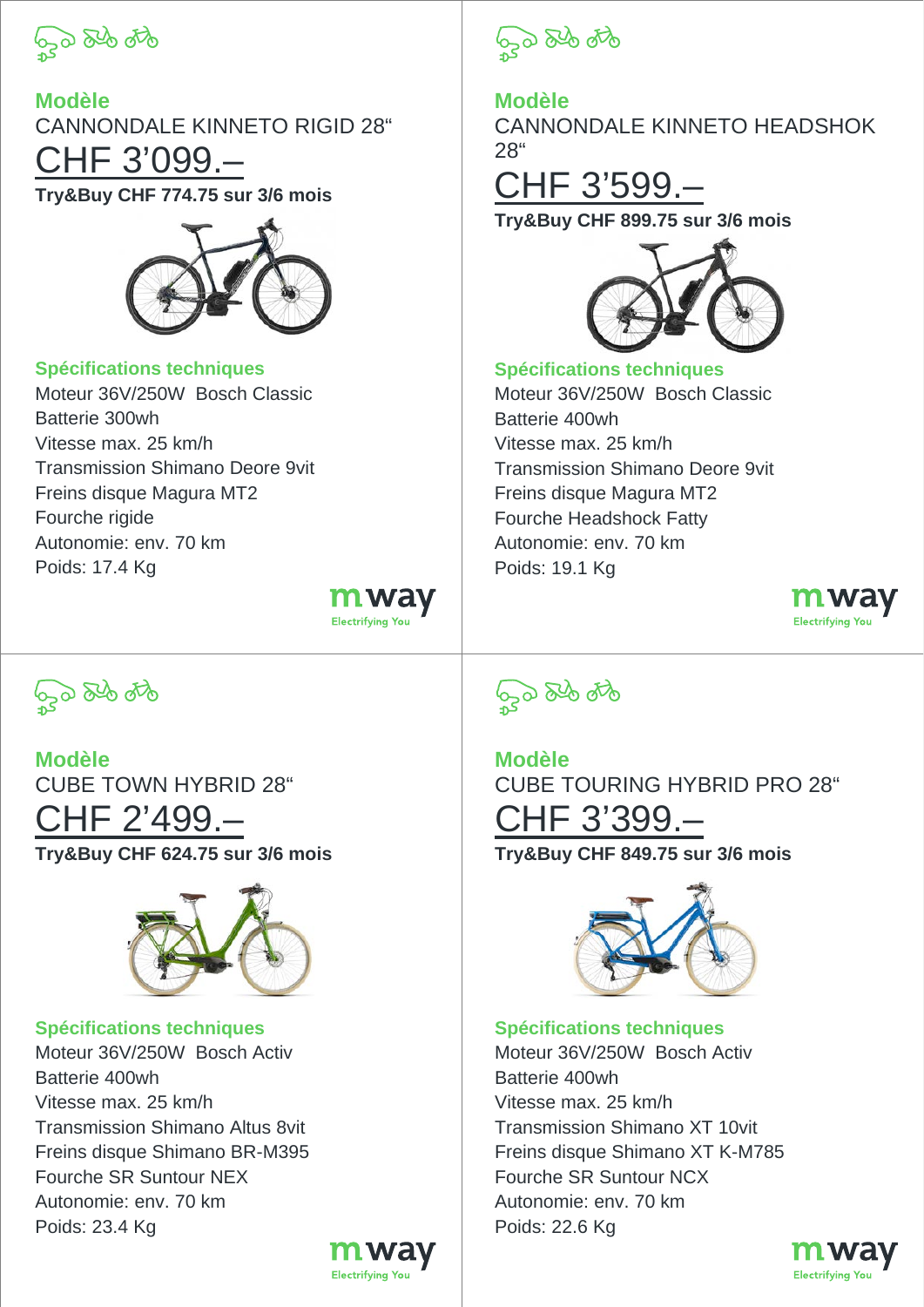

**Modèle** CUBE REACTION HYBRID PRO 29" CHF 2'499.– **Try&Buy CHF 624.75 sur 3/6 mois**



**Spécifications techniques** Moteur 36V/250W Bosch Activ Batterie 400wh Vitesse max. 25 km/h Transmission Shimano Deore 9vit Freins disque Shimano BR-M395 Fourche SR Suntour XCR Autonomie: env. 70 km Poids: 20.7 Kg

<u>mway</u> Electrifying You

**GO 84 06** 

**Modèle** CUBE SUV HYBRID 29" CHF 2'899.– **Try&Buy CHF 724.75 sur 3/6 mois**



**Spécifications techniques** Moteur 36V/250W Bosch Activ Batterie 400wh Vitesse max. 25 km/h Transmission Shimano XT 10vit Freins disque Shimano Deore M615 Fourche SR Suntour XCR Autonomie: env. 70 km Poids: 21.5 Kg



**GO 84 06** 

**Modèle** CUBE REACTION HYBRID RACE 29" CHF 3'199.– **Try&Buy CHF 799.75 sur 3/6 mois**



**Spécifications techniques** Moteur 36V/250W Bosch Activ Batterie 400wh Vitesse max. 25 km/h Transmission Shimano XT 10vit Freins disque Shimano Deore M615 Fourche Rock Shox Recon 29er Autonomie: env. 70 km Poids: 20.5 Kg





**Modèle** FLYER C5 DELUXE 26" CHF 2'690.– **Try&Buy CHF 672.50 sur 3/6 mois**



**Spécifications techniques**

Moteur 36V/250W Panasonic Batterie 312wh Vitesse max. 25 km/h Transmission Nexus 8vit Freins à tambour Fourche Suntour NCX Autonomie: env. 60 km Poids: 29.0 Kg

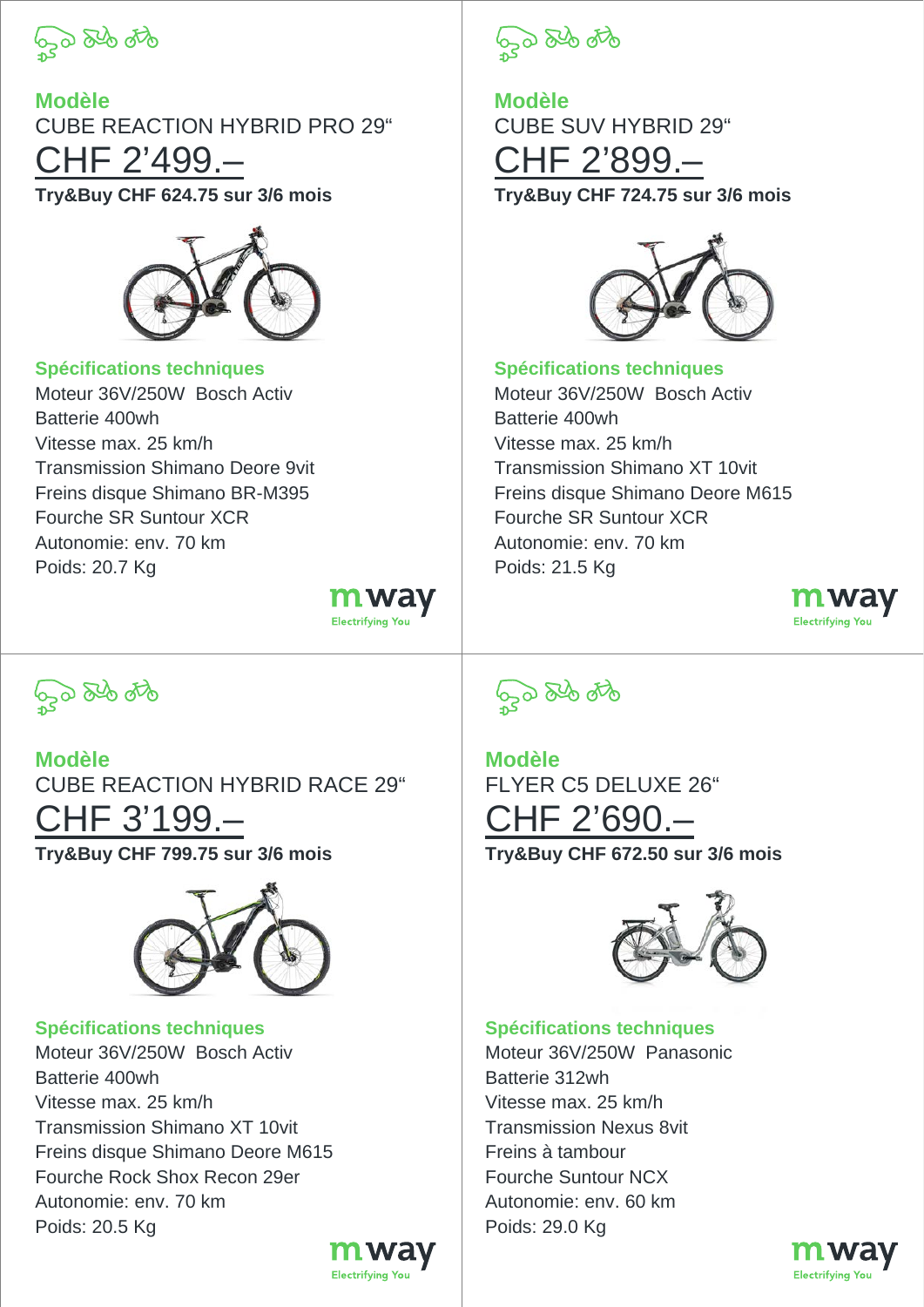

Batterie 400wh

Poids: 21.2 Kg

**50 84 86** 

**Modèle**

**Modèle** HAIBIKE XDURO CROSS RX 28" FLYER PLIABLE DELUXE 20" CHF 3'499.– CHF 3'190.– **Try&Buy CHF 874.75 sur 3/6 mois Try&Buy CHF 797.50 sur 3/6 mois Spécifications techniques Spécifications techniques** Moteur 36V/250W Panasonic Moteur 36V/250W Bosch Activ Batterie 288wh Vitesse max. 25 km/h Vitesse max. 25 km/h Transmission Sram Dual Drive 27vit Transmission Shimano Nexus 8vit Freins disque Tektro Gemini Freins sur jante et tambour Fourche Suntour NRX Fourche rigide Autonomie: env. 70 km Autonomie: env. 30 km Poids: 20 Kg m way **Electrifying You** Electrifying

600 840 870

**Modèle** SINUS B1 7G NEXUS 26" OU 28"

CHF 2'499.–

**Try&Buy CHF 624.75 sur 3/6 mois**



**Spécifications techniques** Moteur 36V/250W Bosch Classic Batterie 300wh Vitesse max. 25 km/h Transmission Shimano Nexus 7vit Freins disque Magura HS11 Fourche Suntour NEX Autonomie: env. 70 km Poids: 24.3 Kg

620 840 870

**Modèle** SINUS BT50 10G 26" OU 28"

CHF 3'299.–

**Try&Buy CHF 824.75 sur 3/6 mois**



**Spécifications techniques**

Moteur 36V/250W Bosch Activ Batterie 400wh Vitesse max. 25 km/h Transmission Shimano Deore 10vit Freins disque Shimano M505 Fourche Suntour NCX Autonomie: env. 70 km Poids: 23.4 Kg



**Electrifying You**